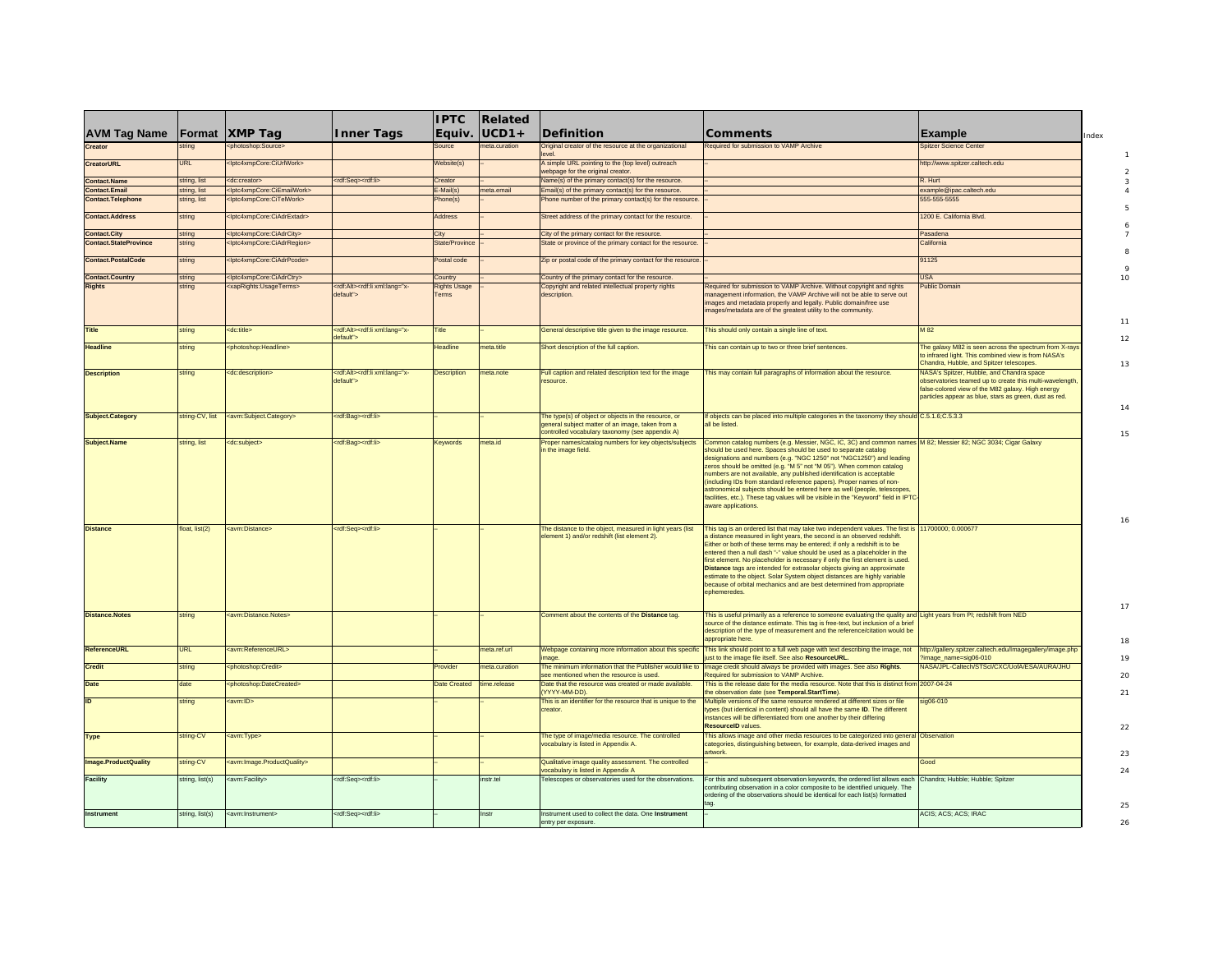| <b>Spectral.ColorAssignment</b>             |                          | string-CV, list(s) <avm:spectral.colorassignment></avm:spectral.colorassignment>                                                                                                                                                                                                                                                                                                                                                                                                                         | <rdf:seg><rdf:li></rdf:li></rdf:seg>                                |                                                                                                                          | The output color that is assigned to an exposure. One                                                                                                                                                                |                                                                                                                                                                                                                                                                                                                                                                                                                                                                       | Blue; Green; Orange; Red                                                                                                                                                   |
|---------------------------------------------|--------------------------|----------------------------------------------------------------------------------------------------------------------------------------------------------------------------------------------------------------------------------------------------------------------------------------------------------------------------------------------------------------------------------------------------------------------------------------------------------------------------------------------------------|---------------------------------------------------------------------|--------------------------------------------------------------------------------------------------------------------------|----------------------------------------------------------------------------------------------------------------------------------------------------------------------------------------------------------------------|-----------------------------------------------------------------------------------------------------------------------------------------------------------------------------------------------------------------------------------------------------------------------------------------------------------------------------------------------------------------------------------------------------------------------------------------------------------------------|----------------------------------------------------------------------------------------------------------------------------------------------------------------------------|
|                                             |                          |                                                                                                                                                                                                                                                                                                                                                                                                                                                                                                          |                                                                     |                                                                                                                          | Spectral.ColorAssignment entry per exposure. The<br>controlled vocabulary is listed in Appendix A.                                                                                                                   |                                                                                                                                                                                                                                                                                                                                                                                                                                                                       |                                                                                                                                                                            |
| Spectral.Band                               |                          | string-CV, list(s) <avm:spectral.band></avm:spectral.band>                                                                                                                                                                                                                                                                                                                                                                                                                                               | <rdf:seq><rdf:li></rdf:li></rdf:seq>                                | em.[band], referring<br>to one of the<br>following: em.radio<br>em.mm. em.IR.<br>em.opt, em.UV,<br>em.X-ray,<br>em.gamma | Waveband of the component exposure from a pre-<br>lefined list defining the general part of the spectrum<br>covered. One Spectral. Band entry per exposure. The<br>controlled vocabulary is listed in Appendix A.    | he elements in the list should be in the same ordering as for Facility and<br>istrument above to specifically identify each contributing image in a color<br>omposite. This list specifically includes text descriptors of the band such as<br>.g. Radio, Optical, Gamma-ray etc. Consult Appendix A for specific options<br>or this tag.                                                                                                                             | X-ray; Optical; Optical; Infrared                                                                                                                                          |
| <b>Spectral.Bandpass</b>                    | string, list(s)          | <avm:spectral.bandpass></avm:spectral.bandpass>                                                                                                                                                                                                                                                                                                                                                                                                                                                          | <rdf:seq><rdf:li></rdf:li></rdf:seq>                                | em.[band]. [range]<br>E.g. em.IR.3-4um.<br>See The UCD1+<br>controlled<br>vocabulary Version<br>1.23                     | Bandpass of the individual exposure. One<br>Spectral.Bandpass entry per exposure.                                                                                                                                    | This free-form string allows the spectral coverage to be identified more<br>recisely. Ideally this should refer to commonly used bandpasses (e.g. B, \<br>R, I, J, H, K, etc.), specific line excitations or transitions (H-alpha, SIII, CO(3-<br>2), etc.), or if appropriate, instrument specific channels or filters (only if no<br>ther descriptor is adequate).                                                                                                  | :B;R;mid-infrared                                                                                                                                                          |
| Spectral.CentralWavelength                  | float. list(s)           | <avm:spectral.centralwavelength></avm:spectral.centralwavelength>                                                                                                                                                                                                                                                                                                                                                                                                                                        | <rdf:sea><rdf:li></rdf:li></rdf:sea>                                | em wl.central                                                                                                            | Central wavelength of the filter used for the individual<br>xposure measured in nanometers. One<br>Spectral.CentralWavelength entry per exposure.                                                                    |                                                                                                                                                                                                                                                                                                                                                                                                                                                                       | 0.5:440:700:8000                                                                                                                                                           |
| <b>Spectral.Notes</b>                       | string                   | <avm:spectral.notes></avm:spectral.notes>                                                                                                                                                                                                                                                                                                                                                                                                                                                                | <rdf:alt><rdf:li xml:lang="x-&lt;br&gt;default"></rdf:li></rdf:alt> |                                                                                                                          | ree-text field to allow for more detailed discussions of<br>bandpasses and color mappings.                                                                                                                           |                                                                                                                                                                                                                                                                                                                                                                                                                                                                       | <- ray bandpass wavelengths are approximate.                                                                                                                               |
| <b>Temporal.StartTime</b>                   | date, list(s)            | <avm:temporal.starttime></avm:temporal.starttime>                                                                                                                                                                                                                                                                                                                                                                                                                                                        | <rdf:seq><rdf:li></rdf:li></rdf:seq>                                | ime.start                                                                                                                | Start time of the exposure in ISO 8601 format "yyyy-mm-<br>ddThh:mm" (UT; time portion is optional). One<br>Temporal.StartTime entry per exposure.                                                                   | his field can be populated from the FITS keyword DATE-OBS.                                                                                                                                                                                                                                                                                                                                                                                                            | 2005-02-05; 2005-02-05; 2004-07-03T12:00                                                                                                                                   |
| <b>Temporal.IntegrationTime</b>             | float, list(s)           | <avm:temporal.integrationtime></avm:temporal.integrationtime>                                                                                                                                                                                                                                                                                                                                                                                                                                            | <rdf:seq><rdf:li></rdf:li></rdf:seq>                                | obs.exposure                                                                                                             | The exposure time in seconds. One<br>Temporal.IntegrationTime entry per exposure.                                                                                                                                    | This should be considered to be an approximate measure of the exposure<br>me, but not necessarily an indication of the time of the end of the<br>bservation (if added to Temporal.StartTime). This field can be populated<br>om the FITS keyword EXPTIME.                                                                                                                                                                                                             | $: -240$                                                                                                                                                                   |
| <b>DatasetID</b>                            | string, list(s)          | <avm:datasetid></avm:datasetid>                                                                                                                                                                                                                                                                                                                                                                                                                                                                          | <rdf:seq><rdf:li></rdf:li></rdf:seq>                                | meta.dataset                                                                                                             | Identifier for the source FITS dataset for each exposure<br>in the image. If available, this can be a VO-compliant<br>reference to the dataset [ivo://AuthorityID/ResourceKey].<br>One DatasetID entry per exposure. |                                                                                                                                                                                                                                                                                                                                                                                                                                                                       | a1:a2:a3:a4                                                                                                                                                                |
| Spatial.CoordinateFrame                     | string-CV                | <avm:spatial.coordinateframe></avm:spatial.coordinateframe>                                                                                                                                                                                                                                                                                                                                                                                                                                              |                                                                     | pos.frame                                                                                                                | Coordinate system reference frame.<br>Spatial.CoordinateFrame should be chosen from a pre-<br>defined list. The controlled vocabulary is listed in<br>Appendix A                                                     | This field can, for instance, be populated from the FITS keyword: CFRAME.<br>Options include FK5, GAL etc. Consult Appendix A for specific options for<br>is tag.                                                                                                                                                                                                                                                                                                     | <b>ICRS</b>                                                                                                                                                                |
| Spatial.Equinox                             | string                   | <avm:spatial.equinox></avm:spatial.equinox>                                                                                                                                                                                                                                                                                                                                                                                                                                                              |                                                                     | time.equinox                                                                                                             |                                                                                                                                                                                                                      | Equinox for Spatial.CoordinateFrame in decimal years. This field can be populated from the FITS keyword: EQUINOX. It is optional<br>or celestial coordinates that have been adjusted to default epoch for the<br>coordinate frame (J2000 for FK5, B1950 for FK4), but otherwise required.                                                                                                                                                                             | 2000                                                                                                                                                                       |
| Spatial.ReferenceValue                      | float, list(2)           | <avm:spatial.referencevalue></avm:spatial.referencevalue>                                                                                                                                                                                                                                                                                                                                                                                                                                                | <rdf:seq><rdf:li></rdf:li></rdf:seq>                                | pos.wcs.crval                                                                                                            | Reference coordinates (RA and Dec) for the image (2<br>lement list in decimal degrees).                                                                                                                              | This field can be populated from the FITS keywords: CRVAL1, 2.                                                                                                                                                                                                                                                                                                                                                                                                        | 49.11051168; 69.7053749827                                                                                                                                                 |
| <b>Spatial.ReferenceDimension</b>           | float, list(2)           | <avm:spatial.referencedimension></avm:spatial.referencedimension>                                                                                                                                                                                                                                                                                                                                                                                                                                        | <rdf:seq><rdf:li></rdf:li></rdf:seq>                                | pos.wcs.naxis                                                                                                            | Size of the image in pixels (2 element list).                                                                                                                                                                        | FITS Keywords: NAXIS1,2 (also equivalent to image dimensions).                                                                                                                                                                                                                                                                                                                                                                                                        | 4299: 3490                                                                                                                                                                 |
| Spatial.ReferencePixel                      | float, list(2)           | <avm:spatial.referencepixel></avm:spatial.referencepixel>                                                                                                                                                                                                                                                                                                                                                                                                                                                | <rdf:seq><rdf:li></rdf:li></rdf:seq>                                | pos.wcs.crpix                                                                                                            | X,Y coordinates of the pixel in the image to which the<br>reference coordinate (Spatial.ReferenceValue) refers (2<br>lement list)                                                                                    | FITS Keywords: CRPIX1,2; In many common FITS files the reference pixel<br>s not the center pixel in the image.                                                                                                                                                                                                                                                                                                                                                        | 922.146820068; 1153.85690308                                                                                                                                               |
| <b>Spatial.Scale</b>                        | float, list(2)           | <avm:spatial.scale></avm:spatial.scale>                                                                                                                                                                                                                                                                                                                                                                                                                                                                  | <rdf:seq><rdf:li></rdf:li></rdf:seq>                                | pos.wcs.scale                                                                                                            | Spatial scale of the image in number of degrees/pixel (2<br>element list)                                                                                                                                            | FITS Keywords: CDELT1, CDELT2 (or derived from CD matrix). Is required<br>or Simple Image Access operation (as per SIA Specification v. 1.0).                                                                                                                                                                                                                                                                                                                         | -4.1635027032331E-05; 4.1635027032331E-05                                                                                                                                  |
| <b>Spatial.Rotation</b>                     | float                    | <avm:spatial.rotation></avm:spatial.rotation>                                                                                                                                                                                                                                                                                                                                                                                                                                                            |                                                                     |                                                                                                                          | Position angle of the Y axis in degrees measured east<br>from north.                                                                                                                                                 | FITS Keywords: CROT/CROTA1/CROTA2. Sky rotation is measured east<br>om north which, for astronomical images, is counter-clockwise (east and<br>west are reversed in a sky projection compared to a map projection).                                                                                                                                                                                                                                                   | 49.93606563                                                                                                                                                                |
| Spatial.CoordsystemProjectio string-CV      |                          | <avm:spatial.coordsystemprojection< td=""><td></td><td>pos.wcs.ctype</td><td>A combination of the coordinate system and the<br/>projection of the image. The controlled vocabulary is<br/>listed in Appendix A.</td><td>ypical projections include "TAN", "SIN", "CAR" (Cartesian flat projection)<br/>and "AIT" (AITOFF equal-area all-sky), among others. This keyword is<br/>derived from the contents of the standard FITS Keywords: CTYPE1,2.</td><td>TAN</td></avm:spatial.coordsystemprojection<> |                                                                     | pos.wcs.ctype                                                                                                            | A combination of the coordinate system and the<br>projection of the image. The controlled vocabulary is<br>listed in Appendix A.                                                                                     | ypical projections include "TAN", "SIN", "CAR" (Cartesian flat projection)<br>and "AIT" (AITOFF equal-area all-sky), among others. This keyword is<br>derived from the contents of the standard FITS Keywords: CTYPE1,2.                                                                                                                                                                                                                                              | TAN                                                                                                                                                                        |
| <b>Spatial.Quality</b>                      | string-CV                | <avm:spatial.quality></avm:spatial.quality>                                                                                                                                                                                                                                                                                                                                                                                                                                                              |                                                                     |                                                                                                                          | This qualitatively describes the reliability of the spatial<br>coordinate information in this metadata. The controlled<br>vocabulary is listed in Appendix A.                                                        | his value needs to be set by the user: it should default to a null (undefined)<br>ralue unless the user specifically indicates otherwise (even if the WCS<br>coordinates have been read in from the FITS file, rotation and cropping<br>requently follow, invalidating the WCS solution. Values include: Full<br>verified full WCS information) & Position (partial information including at<br>least a Spatial.ReferenceValue)                                       | Full                                                                                                                                                                       |
| <b>Spatial.Notes</b>                        | string                   | <avm:spatial.notes></avm:spatial.notes>                                                                                                                                                                                                                                                                                                                                                                                                                                                                  | <rdf:alt><rdf:li xml:lang="x-&lt;br&gt;default"></rdf:li></rdf:alt> |                                                                                                                          | Free-text description to expand further on<br>coordinates/geometry of image.                                                                                                                                         | This field can be used to include human-readable summaries of the image<br>geometry as well as any other relevant notes.                                                                                                                                                                                                                                                                                                                                              | FOV: 10.74 x 8.72 arcminutes: Ref coordinate:<br>9h56m26.52s 69d42m19.35s: derived from<br>strometry.net file sig06-010.fits                                               |
| <b>Spatial.FITSheader</b>                   | string                   | <avm:spatial.fitsheader></avm:spatial.fitsheader>                                                                                                                                                                                                                                                                                                                                                                                                                                                        |                                                                     |                                                                                                                          | ree-text representation of the FITS header from which<br>the AVM spatial tags were derived.                                                                                                                          | This optional field allows the full WCS information in the source FITS header<br>which may include CD matrix and distortion correction terms beyond the<br>cope of AVM WCS) to be preserved with the image. Note that possible<br>imbiguities in how FITS images are rendered as images may introduce<br>ambiguities in how this information is to be interpreted. Note that including<br>large FITS headers can significantly increase the size of the tagged image! | $6.3856$ CRVAL2 =<br>$CRVAL1 =$<br>64.1784<br>RADESYS = 'ICRS '<br>$FOLIINOX =$<br>2000<br>CTYPE1 = 'RA---TAN' CTYPE2 = 'DEC--TAN'<br>214. $CRPIX2 =$<br>$RPIX1 =$<br>138. |
| <b>Spatial.CDMatrix</b><br><b>Publisher</b> | float, list(4)<br>string | <avm:publisher></avm:publisher>                                                                                                                                                                                                                                                                                                                                                                                                                                                                          |                                                                     | meta.curation                                                                                                            | Matrix representation of scale/rotation terms.<br>Publisher of the resource                                                                                                                                          | This tag was present in AVM 1.0 but has been deprecated in 1.1.<br>This is a text description of the person or institution providing the resource                                                                                                                                                                                                                                                                                                                     | Spitzer Space Telescope                                                                                                                                                    |
| PublisherID                                 | strina                   | avm:PublisherID>                                                                                                                                                                                                                                                                                                                                                                                                                                                                                         |                                                                     |                                                                                                                          | ID of publisher registered as VAMP providers.                                                                                                                                                                        | the VAMP archive<br>he PublisherID will be assigned by the administrators of the VAMF                                                                                                                                                                                                                                                                                                                                                                                 | amp://spitzer                                                                                                                                                              |
|                                             |                          |                                                                                                                                                                                                                                                                                                                                                                                                                                                                                                          |                                                                     |                                                                                                                          |                                                                                                                                                                                                                      | archive server. The PublisherID combined with the ID uniquely describes<br>an image resource                                                                                                                                                                                                                                                                                                                                                                          |                                                                                                                                                                            |